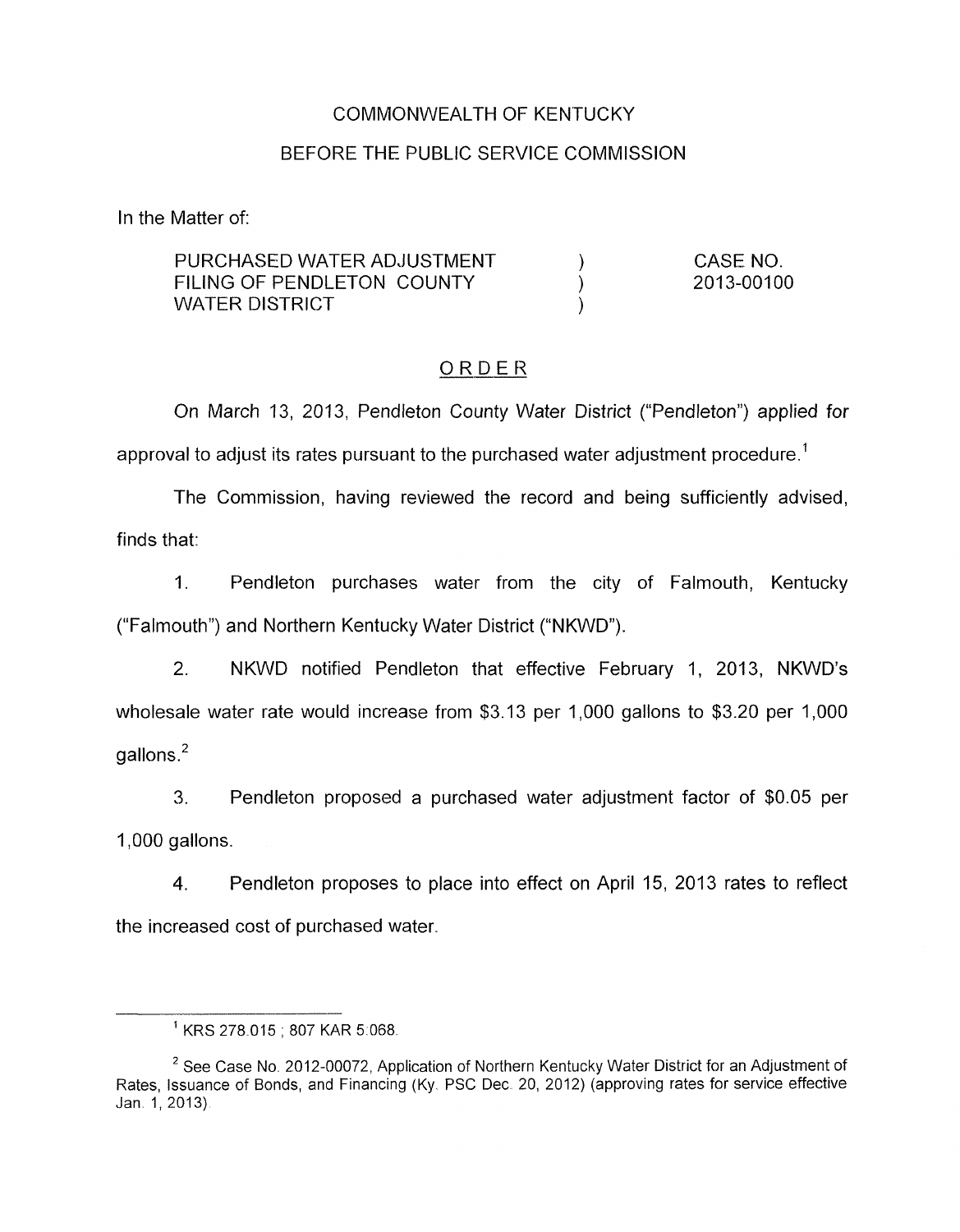*5.* During the 12 months ended December 31 , 2012, Pendleton purchased 60,346,280 gallons of water from Falmouth and 84,070,712 gallons of water from NKWD and sold 139,863,633 gallons of water. As a result of the increase in NKWD's wholesale rate, Pendleton's cost of purchased water will increase \$5,884.95, resulting in a purchased water adjustment factor of \$0.05 per 1,000 gallons.

*6.* The purchased water adjustment factor of \$0.05 per 1,000 gallons, as calculated in Appendix A to this Order, is fair, just, and reasonable and should be approved.

7. Pendleton's proposed rates, which are set forth in Appendix B to this Order, are fair, just, and reasonable and should be approved for service rendered on and after April 15, 2013.

IT IS THEREFORE ORDERED that:

1. The purchased water adjustment factor of \$0.05 per 1,000 gallons is approved.

2. Pendleton's proposed rates are approved for service rendered on and after April 15, 2013.

**3.** Pendleton's proposed tariff sheet filed with the application is approved.

By the Commission **ENTERED** APR 0 8 2013 ENTUCKY PURLIC NI SERVICE COMMISSION

e Director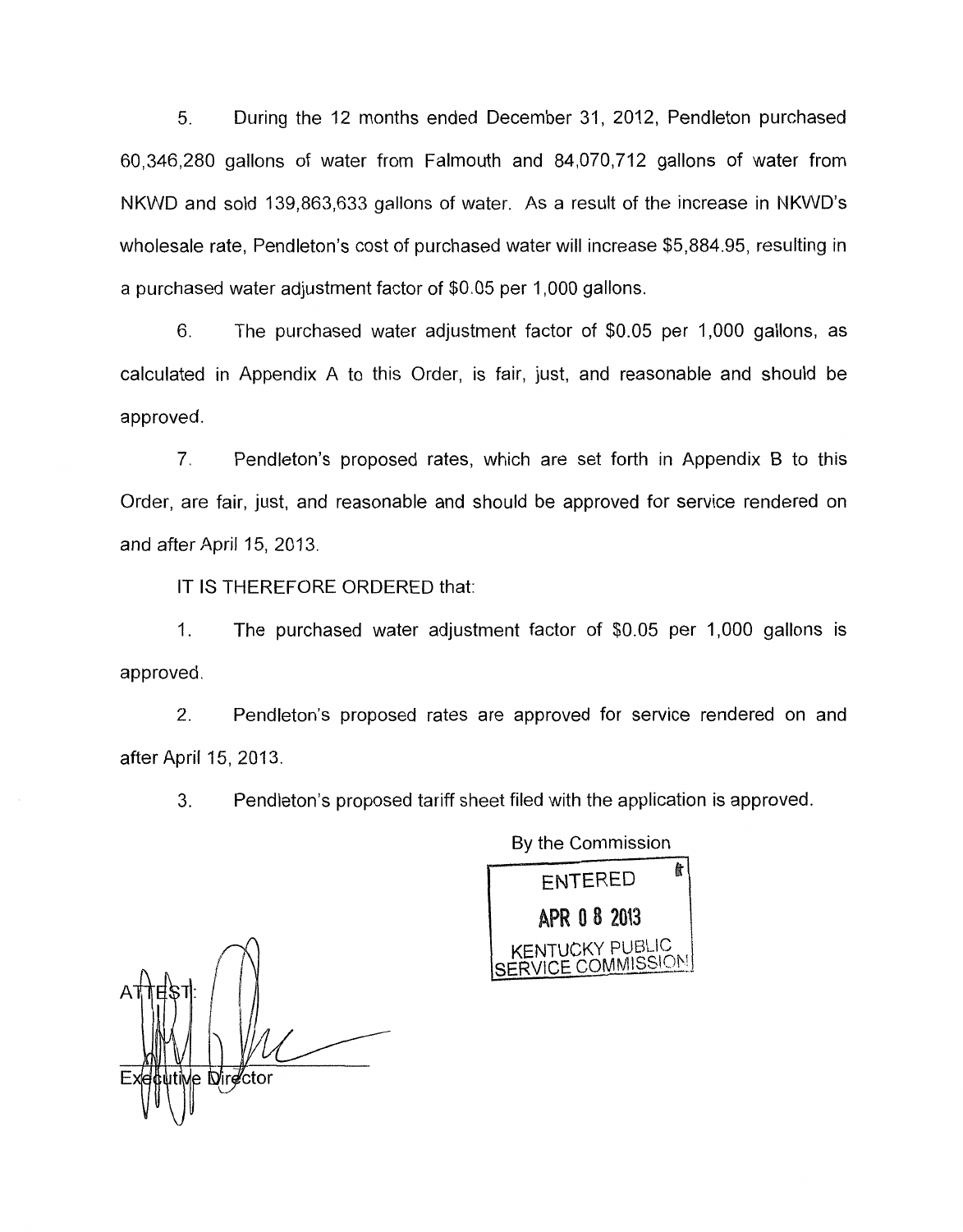## APPENDIX A

### APPENDIX TO AN ORDER OF THE KENTUCKY PUBLIC SERVICE COMMISSION IN CASE NO. 2013-00100 DATED

| Falmouth             | New Rate<br>No change | <b>Base Rate</b><br>No change |
|----------------------|-----------------------|-------------------------------|
| <b>NKWD</b>          | 84,070,712            | 84,070,712                    |
| Purchases in gallons | \$3.20 / 1,000        | \$3.13/1,000                  |
| Volumetric rate      | \$269,026.28          | \$263,141.33                  |

Increased water cost \$5,884.95

| Increased water cost              | \$5,884.95               |  |
|-----------------------------------|--------------------------|--|
| Divided by gallons sold / 1,000   | 139,863,633              |  |
|                                   | 0.042                    |  |
| Purchased water adjustment factor | \$0.05 per 1,000 gallons |  |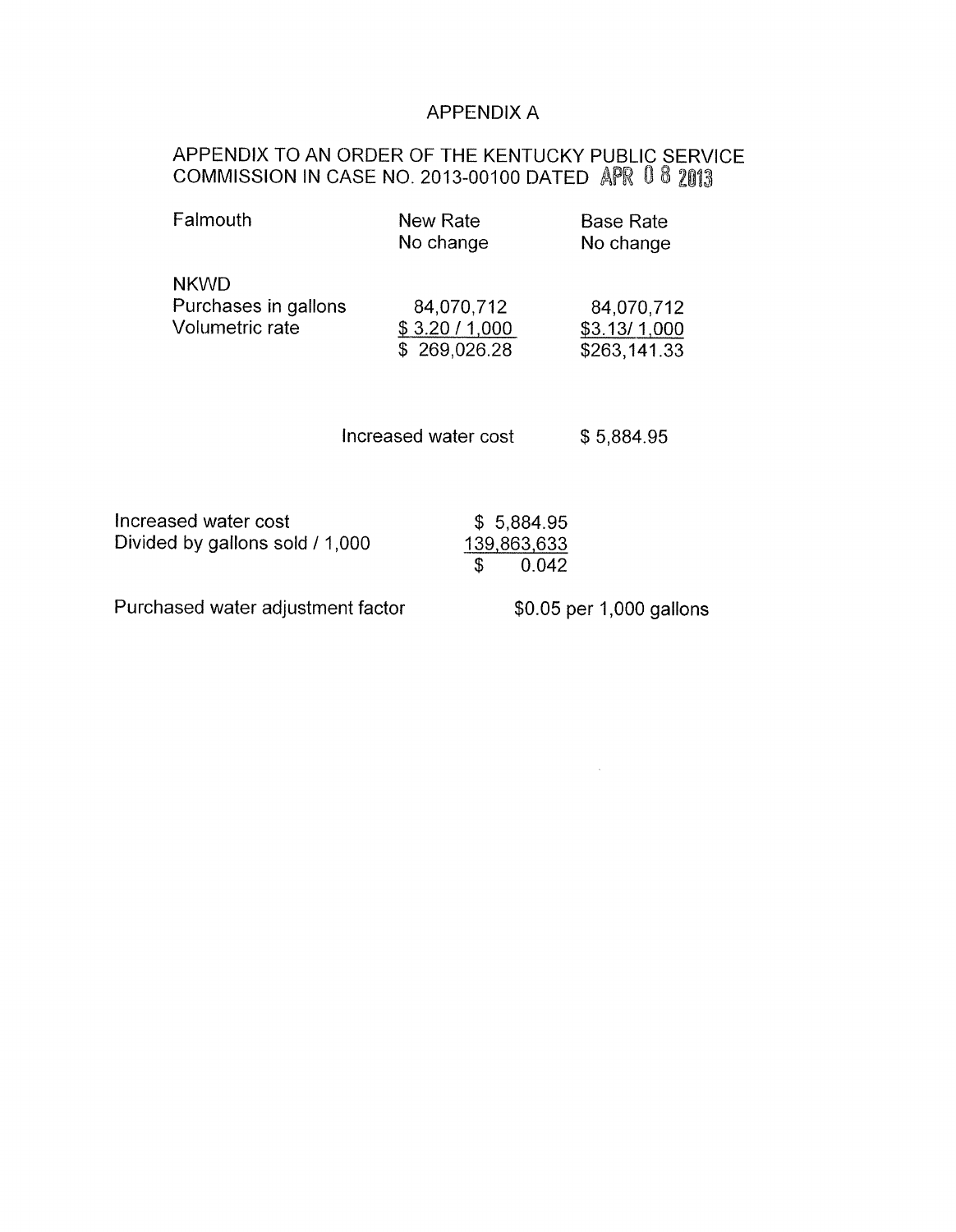#### APPENDIX B

# APPENDIX TO AN ORDER OF THE KENTUCKY PUBLIC SERVICE COMMISSION IN CASE NO. 2013-00100 DATED APR 0 8 2013

The following rates and charges are prescribed for the customers in the area served by Pendleton County Water District. All other rates and charges not specifically mentioned herein shall remain the same as those in effect under authority of the Commission prior to the effective date of this Order.

#### Monthlv Water Rates

*5/8-* x 3/4-lnch Meter through 2-Inch Meter

First 2,000 gallons \$22.55 Minimum Bill Next 3,000 gallons Next 10,000 gallons Over 15,000 gallons

Pendleton Countv High First 125,000 gallons Over 125,000 gallons

**Griffin Industries** First 400,000 gallons Over 400,000 gallons

Citv of Butler First 1,672,917gallons 9.76 per 1,000 gallons 9.21 per 1,000 gallons 8.00 per 1,000 gallons

\$1,024.25 Minimum Bill 8.00 per 1,000 gallons

\$3,252.80 Minimum Bill 8.00 per 1,000 gallons

Over 1,672,917 gallons 3.93 per 1,000 gallons \$6,584.60 Minimum Bill